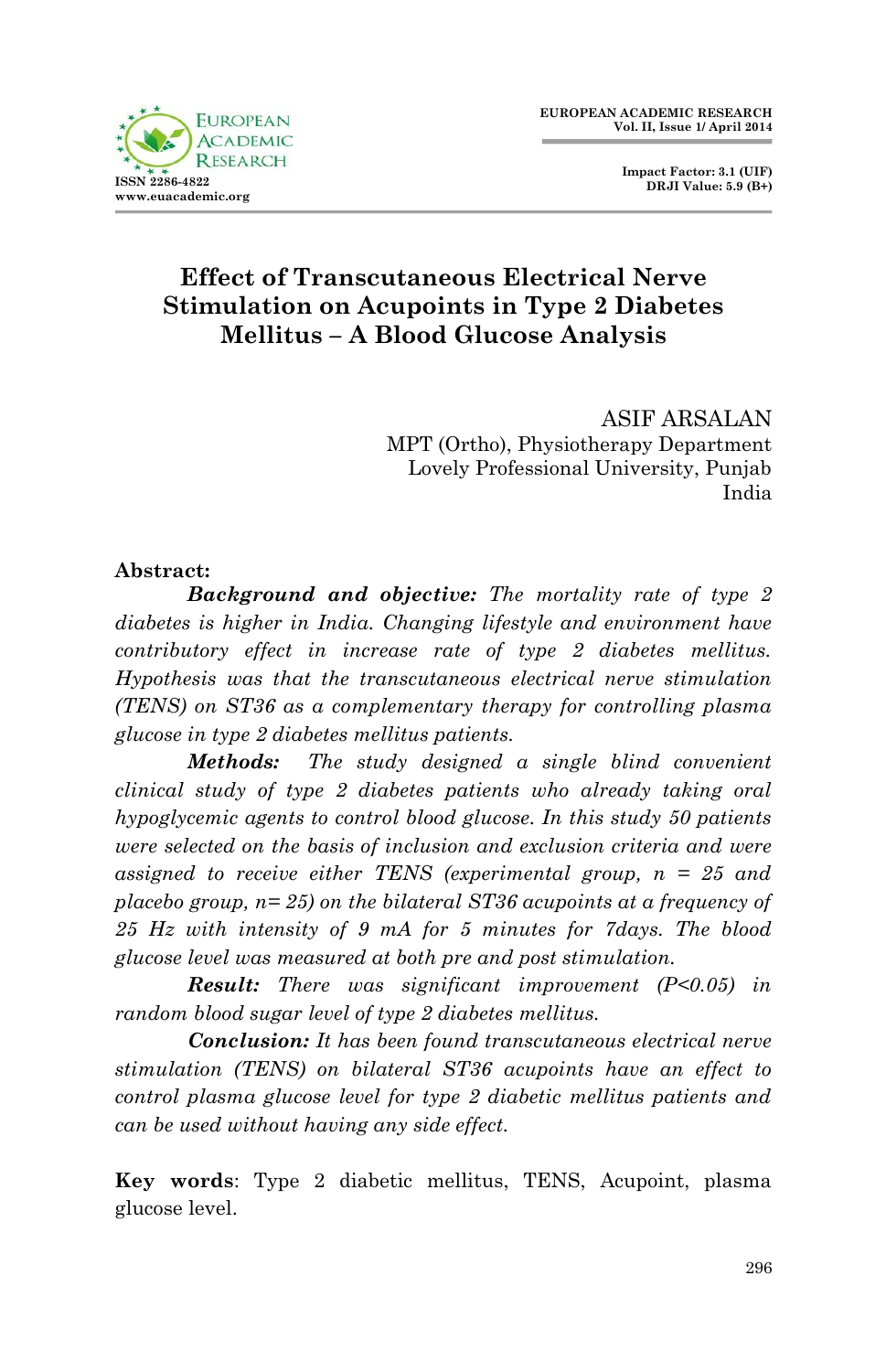# **I. Introduction**

The commonness of diabetic increasing speedily all over the world in a shocking rate, according to the world health organization (World health organization 2006), diabetes mellitus affects at least 171 million people and causes 3.2 million deaths, six deaths every minute and 8700 deaths every day. WHO calculate approximately 70% of cases of diabetes increase in developed countries and 42% in the developing countries in 2030. This is to be expected to affect 366 million people by 2030 (World health organization 2006) due to population growth, aging, urbanization, and increasing prevalence of obesity and physical inactivity (Wild et al. 2004) According to an estimate there was a 31.7 million people suffering from the diabetes that will be increased up to 79.4 million by the year of 2030 (Wild et al. 2004). In developing countries, the majority of people with diabetes age groups are 35-64 years, while people in developed countries suffer more above 64 years of ages. It is estimated that by the year 2030, the number of people with diabetes ages64+ will be more than 82 million in developing countries and 48 million in developed countries (Wild et al. 2004).

Diabetics affect not only in health status but also in the economic status of the country. Currently the overall direct health care costs of diabetes mellitus ranges from 2.5% to 15% of annual health care budgets of developed and developing countries (Bishwas 2006). The increasing rate of diabetes patient and the economical cost on the diabetes has put a burden on the country as well as on the individual one also who have been suffering from diabetes.

There are different risk factors which are increased of age, gender, country and place of residence, society, socioeconomic status, lifestyle and obesity involve type 2 diabetes (Gads, 2002). The type 2 diabetes have some sever complication that can lead to death due to cardiovascular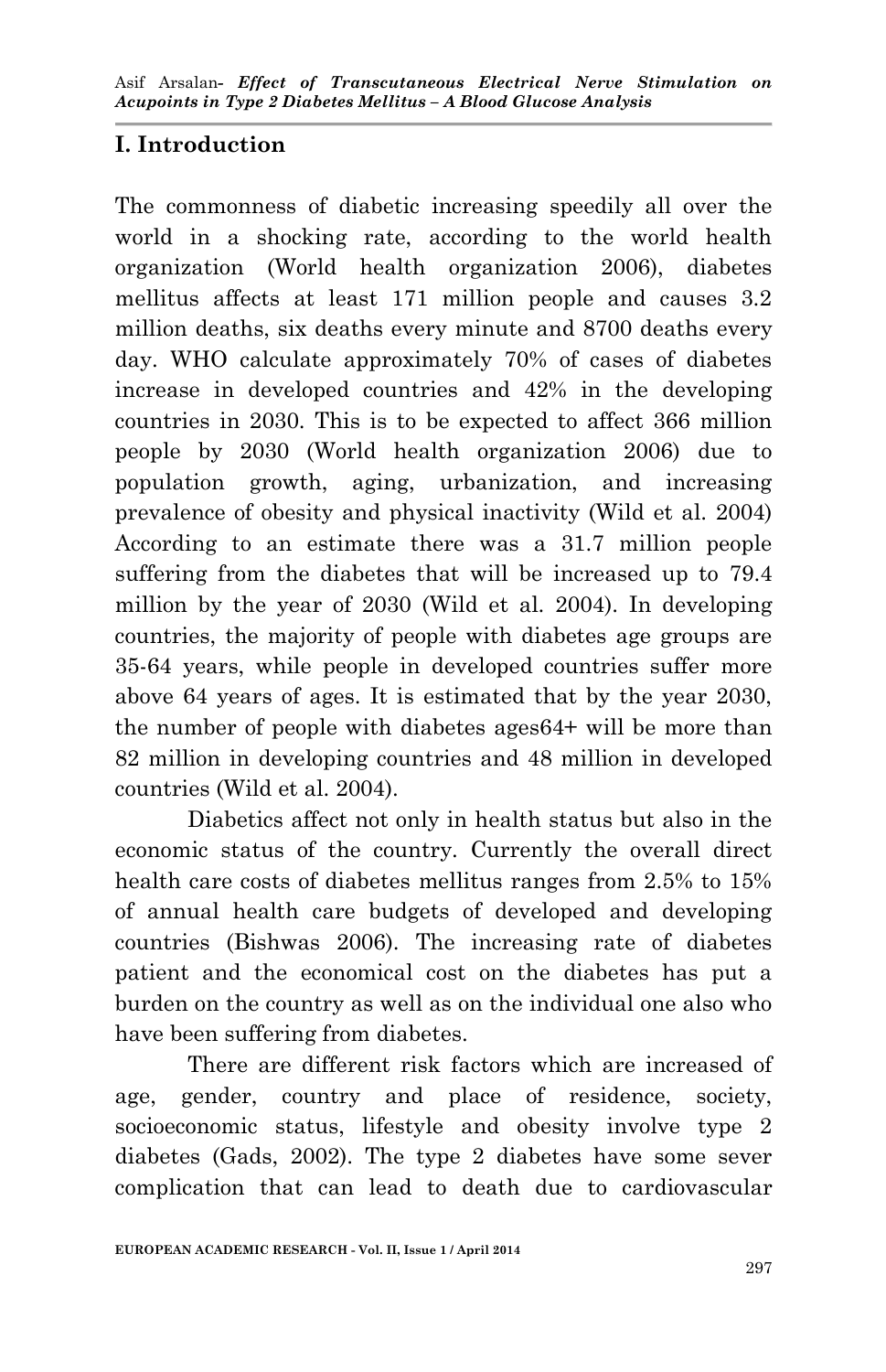problem, renal failure etc (Kumar et al. 2005). There are also some micro and macro vascular problem for long duration of diabetes such as – arthrosclerosis, retinopathy, nephropathy, foot complications, skin complications, mental health, hearing loss, gastroparesis, ketoacidosis (DKA), neuropathy, nephropathy, peripheral arterial disease (PAD), stroke (Marvin E et al,2009)

To control the blood sugar level and to prevent complication which arise from the constant high blood sugar there are some treatment available, which includes both modern and ancient treatment protocol and both chemical and organic remedy. There are several types of medication used to treat diabetes it includes oral hypoglycemic tablets and injectable insulin inhibit the release of glucose from the liver, improve the cells sensitivity to insulin, slow the breakdown of starches and sugars to glucose (Venkataraman et al 2010). Alternative treatment for diabetes has become increasingly popular from last several years, which include medicinal herbs, nutritional supplements and hot tub therapy (Laakso 2008)

Now a day the traditional Chinese treatment, acupuncture is going to be famous in some countries to treat diabetes, Acuupuncture is not only effective in treating diabetes but it also helps in preventing and managing complications of diabetes (Hu 1995). The effects of acupuncture on diabetes have been observed experimentally and clinically (Chen 1985). The above treatments are having some certain side effect and are not so cost effective that all the patient who suffering from diabetes can afford these.

So it's necessary to introduce some cost effective and less side effect treatment for the rapidly growing diabetes. In this study transcutaneous electrical nerve stimulation used on the acupoint to control the blood glucose level. This is the very first time use of transculaneous electrical nerve stimulation to control the blood glucose level in type 2 diabetic patients.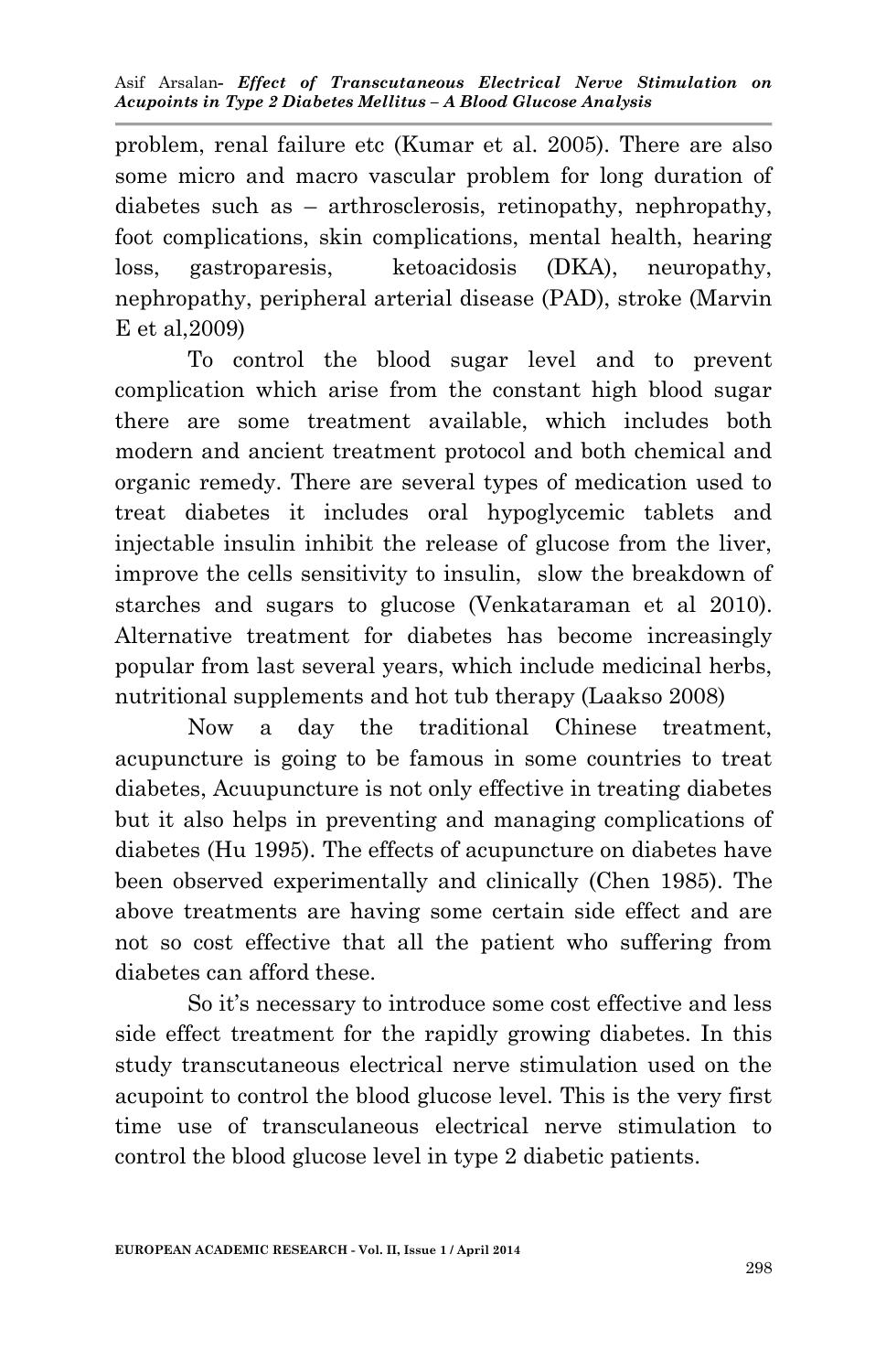#### **II. Material and Methodology**

50 subjects, both male and female aged between 45- 65 years who were pre diagnosed type 2 diabetes since 2 - 10 years and taking only oral hypoglycemic agents included in this study. Subjects were informed about the procedure and were signed an inform consent form prior to enroll in this study. Those who have cardiac, neurological, nephorogical, gastrointestinal, gynecological, skin disease, sensory impairment over the acupoint, psychiatric disorder were excluded from the study. Selected subjects were divided into two groups, 25 subjects in each group. Group A taken TENS at the frequency of 25 Hz and intensity of 9mA and group B taken placebo stimulation of 0 Hz and 0mA over the ST36 acupoint, with a common duration of 5 minutes for 7 days. Random blood sugar was checked by gluco meter before and immediately after the stimulation for both of the groups, stimulation was given after 3 hours of food on every day regularly on stipulated time.



**Figure 1: Flow chart of methodology**

**EUROPEAN ACADEMIC RESEARCH - Vol. II, Issue 1 / April 2014**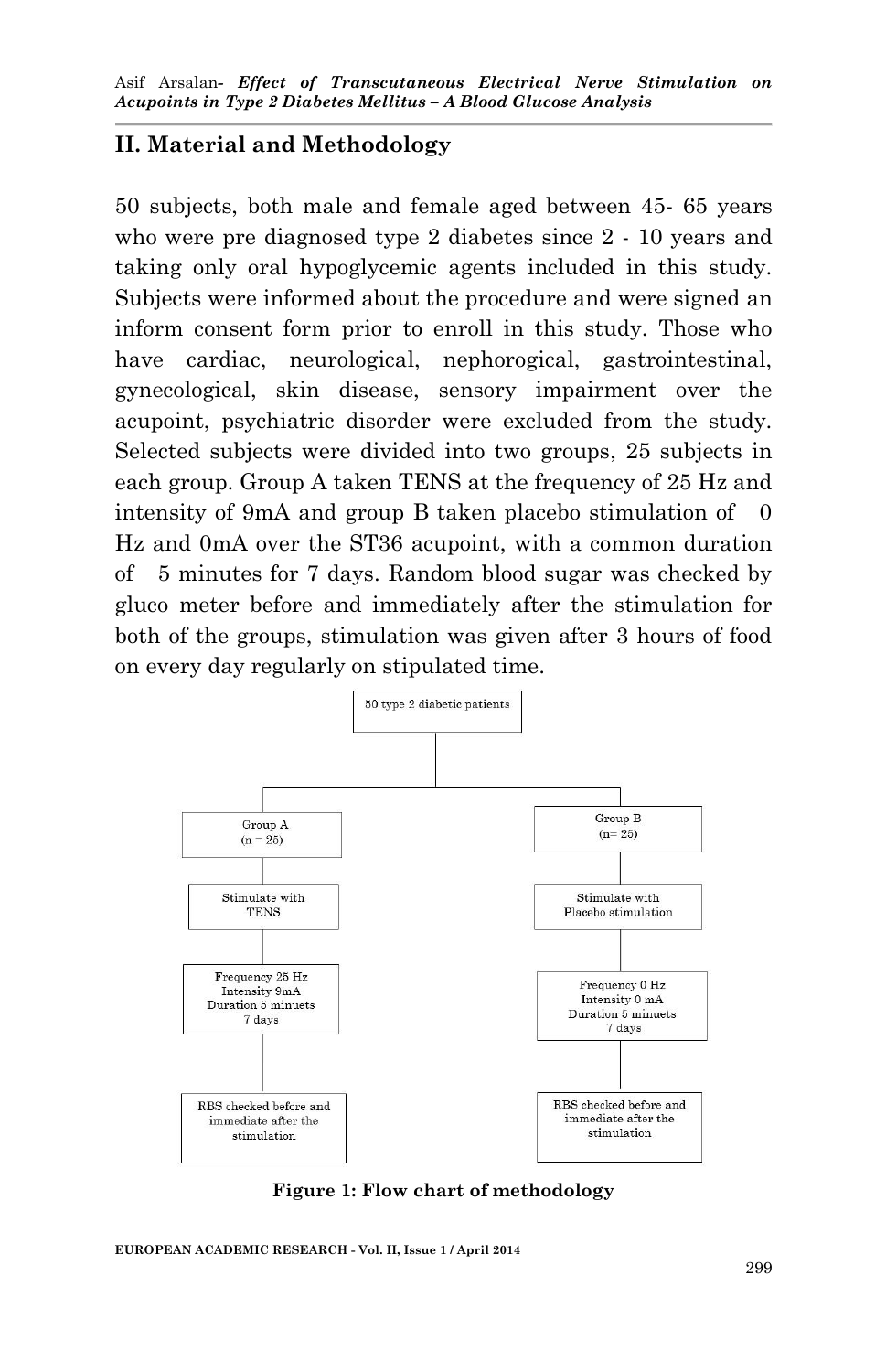# **III. Result**

The result was analyzed by using SPSS 16.0 version and the significant level  $P < 0.05$ . There was no significant difference of age between group A and group B  $(52.92+6.18 \text{ vs } 56.44 + 6.93)$ years) [table1, figure1], baseline level of RBS (239.76+ 84.05 vs  $210.80 + 72.82$  mm/dl), and the duration of disease  $(4.28 + 1.88)$ vs  $5.36 \pm 2.20$  years) [Table 2, Figure 2a&2b]. The random blood sugar, which was checked before and immediately after the stimulation shows the significant difference in group A from day 1 to day 7 of stimulation  $(239.76 + 84.05 \text{ vs } 148.2 + 48.58)$ and not such statistical significant difference in group B from day 1 to day 7 of stimulation  $(210.80 + 72.82 \text{vs } 230.2 + 58.11)$ [Table:3, Figure:3]. There was also a gradual decrease of RBS in group A which was the statistically significant. In group A level of RBS post stimulation day 1 and pre stimulation of day 2 stimulation shows no significant difference  $(209.5 \pm 72.58 \text{ vs } 10^{-10})$  $209.4 \pm 63.58$ ) [Table:4, Figure:4] this showed the maintenance of blood sugar level between the two stimulation.

#### **IV. Figures and Tables**

| <b>SN</b> | Parameter  | Group A |       |       | Group B |       |       | $\mathbf{t}$ | $\cdot$ P           |
|-----------|------------|---------|-------|-------|---------|-------|-------|--------------|---------------------|
|           |            |         |       |       |         |       |       | value        | value               |
|           |            | mean    | S D   | S E   | mean    | S D   | S E   |              |                     |
|           | Duration   | 4.28    | 1.88  | 0.38  | 5.36    | 2.20  | 0.44  | 1.866        | 0.0680<br><b>NS</b> |
| 2         | <b>RBS</b> | 239.76  | 84.06 | 16.81 | 210.80  | 72.82 | 14.56 | 1.302        | 0.1991<br><b>NS</b> |

NS: Non significant

**Table 2: Comparison of mean, SD & SE in duration and level of RBS (base line) value between the group A and group B.**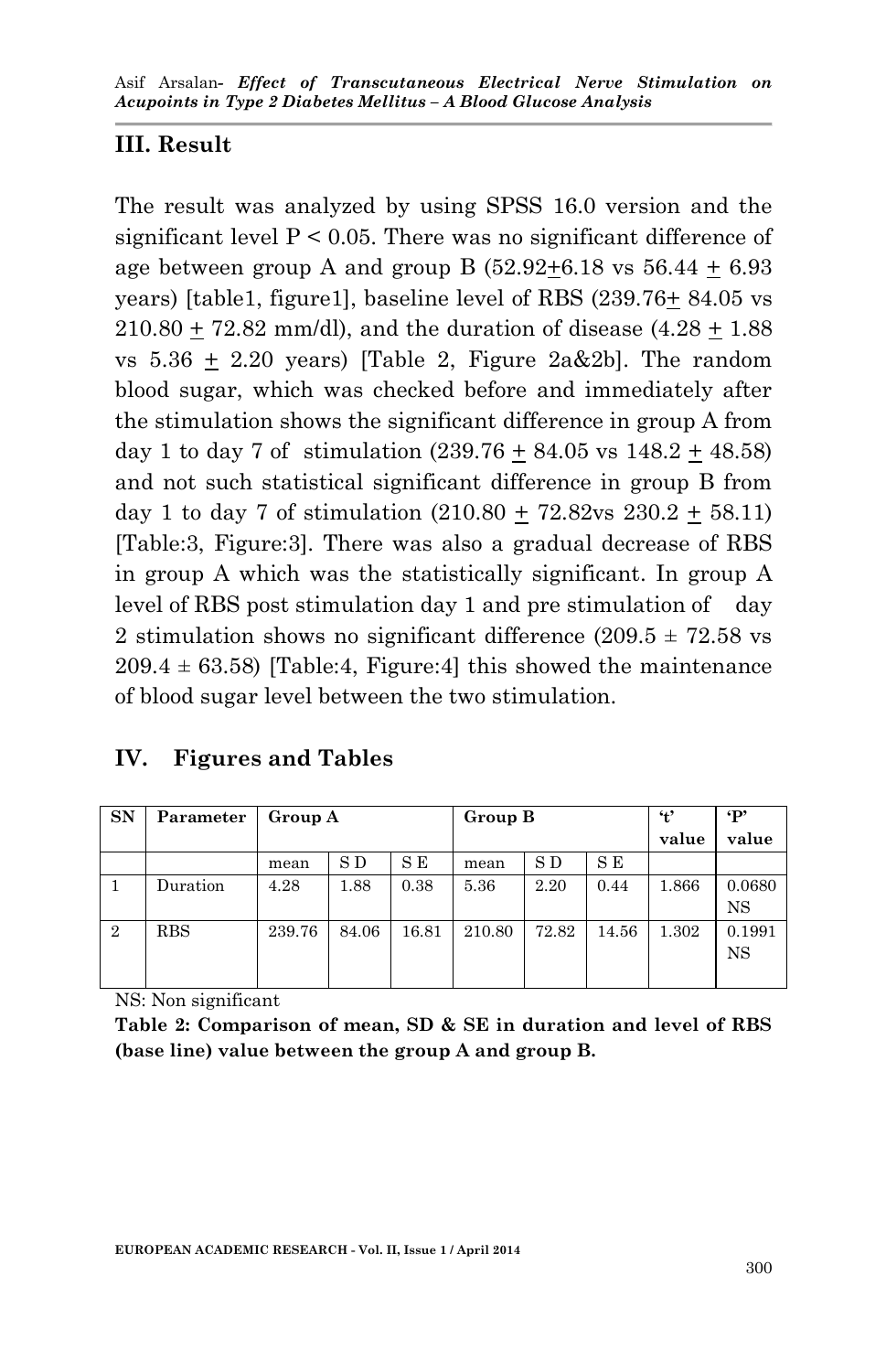Asif Arsalan*- Effect of Transcutaneous Electrical Nerve Stimulation on Acupoints in Type 2 Diabetes Mellitus – A Blood Glucose Analysis*





**Figure2a: Base line RBS level of both group Figure2b:Duration of diabetes mellitus in both groups**

| <b>SN</b>      | Parameter    | Day 1 pre |       |           | Day 7 post |       |           | $\ddot{}$ | $\cdot$ P |
|----------------|--------------|-----------|-------|-----------|------------|-------|-----------|-----------|-----------|
|                |              |           |       |           |            |       |           | value     | value     |
|                | $_{\rm RBS}$ | mean      | SD    | <b>SE</b> | mean       | SD    | <b>SE</b> |           |           |
|                | Group A      | 239.76    | 84.05 | 16.81     | 148.2      | 48.58 | 9.71      |           |           |
|                |              |           |       |           |            |       |           | 8.893     | 0.000     |
|                |              |           |       |           |            |       |           |           | S         |
| $\overline{2}$ | Group B      | 210.8     | 72.82 | 14.56     | 230.2      | 58.11 | 11.62     |           | 0.199     |
|                |              |           |       |           |            |       |           | 1.322     | <b>NS</b> |

 $S =$  significant

NS = Non significant

**Table 3: Shows comparison of mean, SD & SE in day1 pre and day 7 post RBS level between the group A and group B.**



|  |  |  |  | Figure 3: RBS level of day 1 and day 7 in group A and group B |
|--|--|--|--|---------------------------------------------------------------|
|--|--|--|--|---------------------------------------------------------------|

| SN | Parameter | Day 1 post |       |       | Day 2 pre |           |       | $\cdot$ t' | $\epsilon_{\mathbf{p}}$ |
|----|-----------|------------|-------|-------|-----------|-----------|-------|------------|-------------------------|
|    |           |            |       |       |           |           |       | value      | value                   |
|    | Group A   | mean       | SD    | SЕ    | mean      | <b>SD</b> | SЕ    |            |                         |
|    | RBS       | 209.5      | 72.58 | 14.51 | 209.4     | 63.85     | 12.77 | 0.012      | 0.991<br><b>NS</b>      |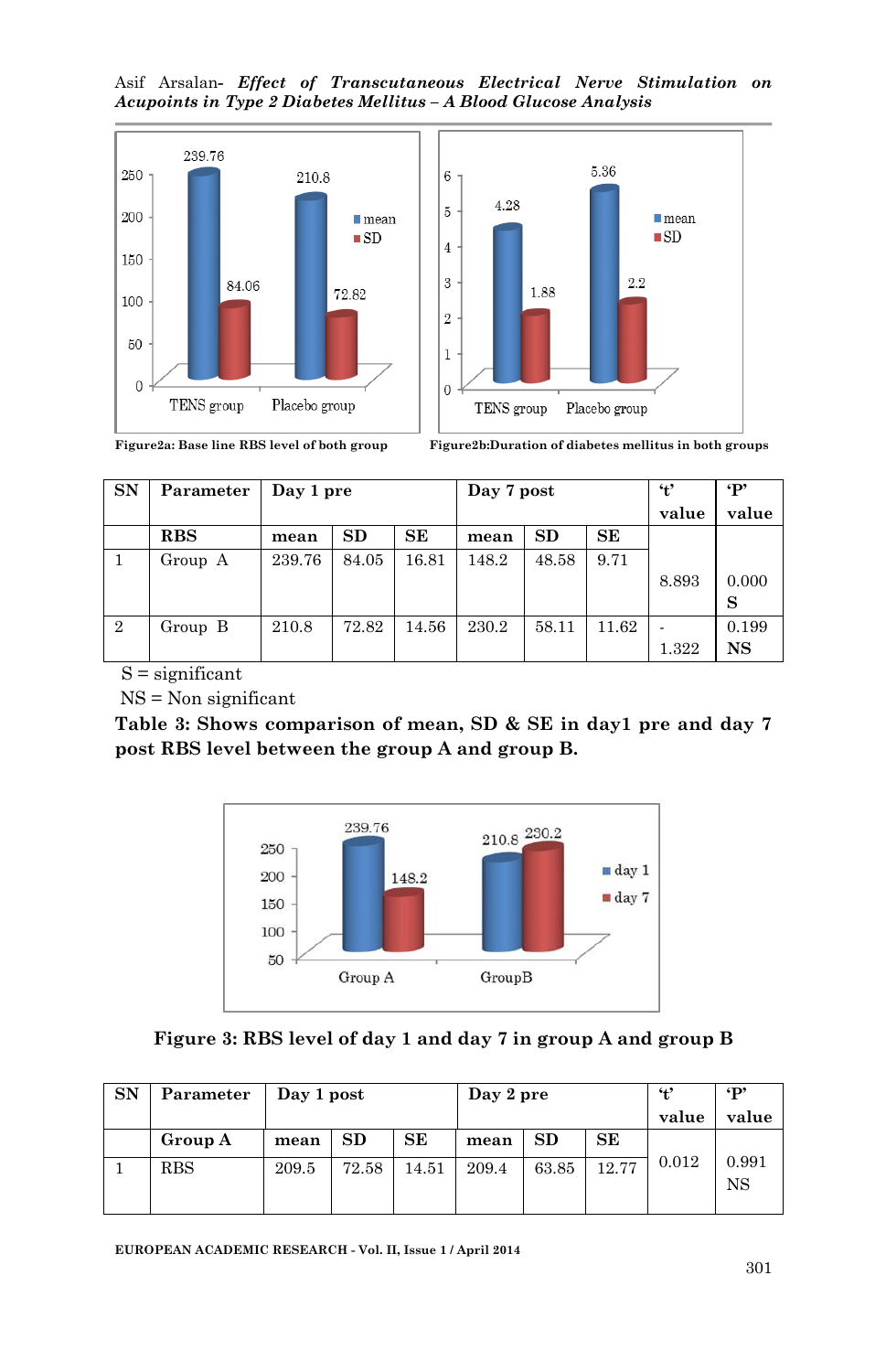#### NS = Non significant

**Table 4: Comparison of maintenance of change of RBS between day 1 post stimulation and day 2 pre stimulation in group A**



**Figure 4: Maintenance of change of RBS in group A**



**Figure 5: Group A has shown a continuous reduction of blood glucose level, whereas the group B did not show this type of feature.**



**Figure 6: Electrode placed over the ST36 acupoint**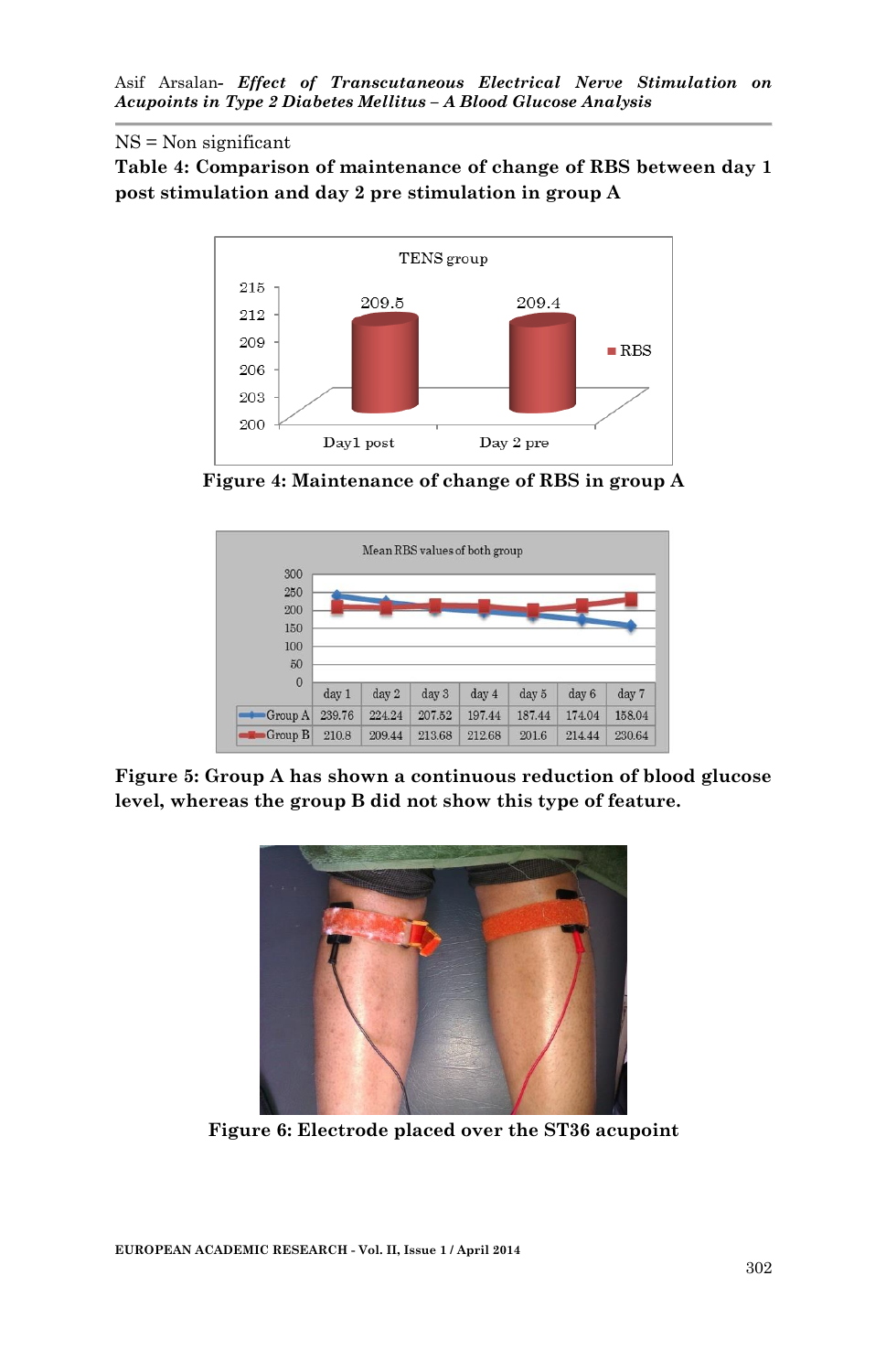# **V. Discussion**

Treatment of diabetes with TENS on acupoint is effective in reducing blood glucose level, especially in individual with non insulin dependent DM [Figure: 5]. In this study, TENS over the ST36 acupoint can help to decrease plasma glucose concentrations in type 2 diabetic mellitus patients [Figure:6]. From the preliminary experiments, TENS stimulation at a frequency of 25 Hz and intensity of 9 mA was found to be effective. A similar TENS stimulation at the non-acupoint location failed to reduce blood glucose level in type 2 diabetic. It can be considered that the hypoglycemic effect is a specific response to the TENS at the ST36 acupoint. Acupuncturists found about 20 acupoints that are effective in reducing blood glucose level. Acupuncture may be effective in both treating, preventing and managing complications the of diabetes (Ingle et al. 2011)

In the theory of traditional Chinese medicine, acupuncture regulates 'Chi' which runs through all the meridians of the whole body. Recently, ST36 acupoint is considered as a major acupoint to control plasma glucose. (Chang et al. 2006). In this study only one acupoint (ST36) bilaterally were used for a period of 5 minutes. Whereas other studies used more points and they had also taken longer duration of stimulation. This duration is suitable for patients as well as for Physiotherapist and this was the very short duration ever use in this type of study so far.

Manual needling is the classic method, and electroacupuncture, that is electrical stimulation is introduced to the body via metallic needles inserted into the acupoints is the most commonly used modality today (Ulett et al. 1998). In this study an alternative method is used to apply electrical stimulation on acupoint via skin electrodes, which called TENS (TENS), which has been used in the physiotherapy field to reduce pain by the stimulating nerve. This was non invasive and easy method to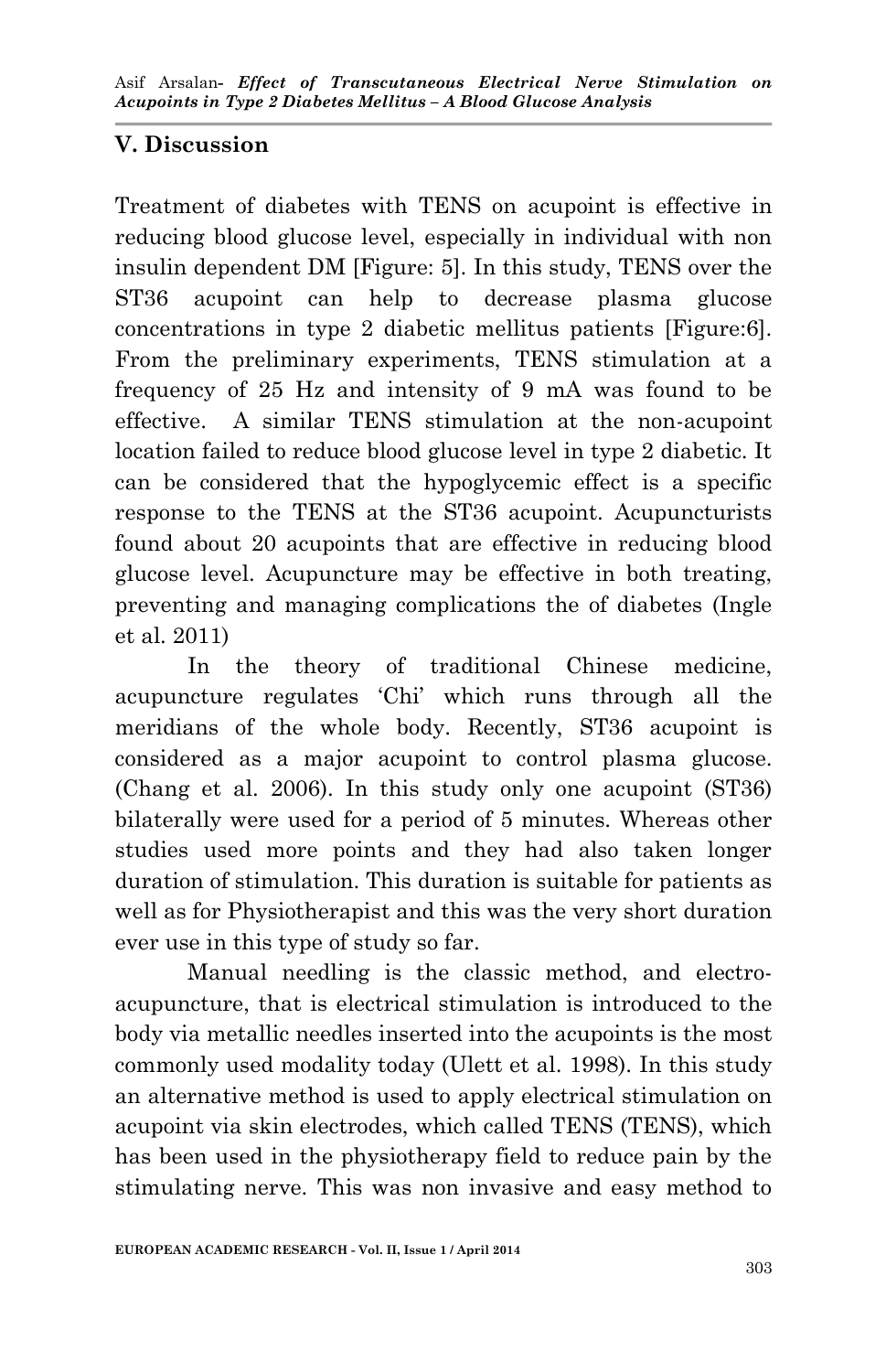use. Previous study which stimulate the ST36 and SP6 bilaterally on the non diabetic patient shows the transcutaneous electrical nerve stimulation on that point improve the insulin resistance during the general anesthesia (Man et al. 2010). As the animal and the non diabetic patients experiment has shown different mechanisms, but both are related to decrease the blood glucose level. As this was the very first study done on diabetic patient, so actually what mechanism were happening in the human body who were suffering in a diabetic is still unknown.

The beta cells of the pancreas are responsible for the secretion of insulin, the hormone that facilitates the transport of energy-producing glucose into the body's cells. In type 2 diabetes, dysfunction of these insulin-producing cells combined with a decrease in the insulin response of individual cells, results in increased blood sugar levels. The progression of betacell dysfunction associated with increased insulin resistance is the usual indication for the use of oral anti-diabetic medications. With effective oral anti-diabetic medication, hyperglycemia or high blood sugar levels can be corrected. Generally people who suffering from type 2 diabetics takes different type of medicines by the advice of physicians to control their blood glucose level. The medicines that commonly use in diabetes mellitus have property of insulin secretagogues and Insulin sensitizers.

The insulin secretagogues are a group of oral medications that stimulate the beta cells of the pancreas to secrete more insulin. They also decrease glucose production by the liver and enhance the burning of glucose into usable energy forms by individual muscle fibers. (Anthony S et al; 2008). Insulin sensitizers are a group of oral medications that enhance the action of the insulin in the body.

From the previous study which had done on the animals and non diabetic patients with the electeopunture and transcutaneous electrical nerve stimulator have shown the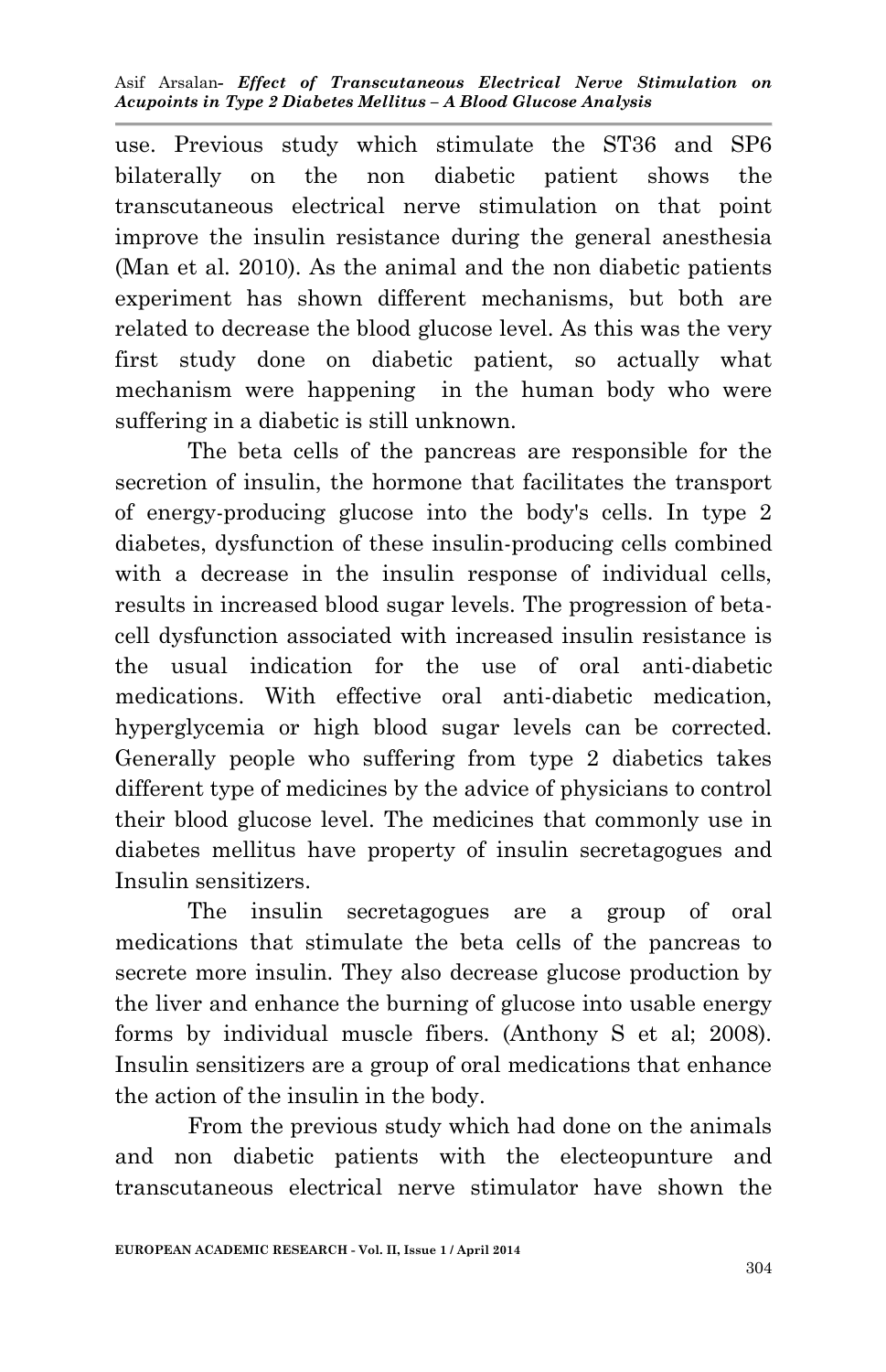similar effect of medicine that it helps to improve the insulin resistance, to enhance insulin synthesis, to increase the number of receptors on target cells, and to accelerate the utilization of glucose. (Hu 1995)

The TENS is very common and available instrument which is used in physiotherapy department everywhere. This was cost effective and less time consuming procedure ever used in the blood glucose reduction. Commonly people who suffering from diabetics take medicine or insulin to control the blood glucose level. Both the medicine and the insulin have side effect on the body as it has been use long to control blood glucose level, but the TENS have no such type of side effect on human body. This new approach of reduction blood glucose level gives a new treatment procedure which is free from any side-effect to the diabetic patient. So transcutaneous electrical nerve stimulation can be used as a safe and new method to control the blood glucose level for who suffering from type 2 diabetes mellitus.

#### **VI. Conclusion**

In this study, we have found that application of TENS is effective in controlling blood glucose levels and hence we conclude that TENS along with medicine and diet have a significant effect on blood glucose level among type 2 diabetic mellitus.

#### **BIBLIOGRAPHY:**

Bishwas, Animesh. 2006. *Prevention of type 2 diabetes, life style modification with diet and physical activity vs physical activity alone -A comparative literature review.* Master's dissertation, Department of public health science, Karolinska Institute.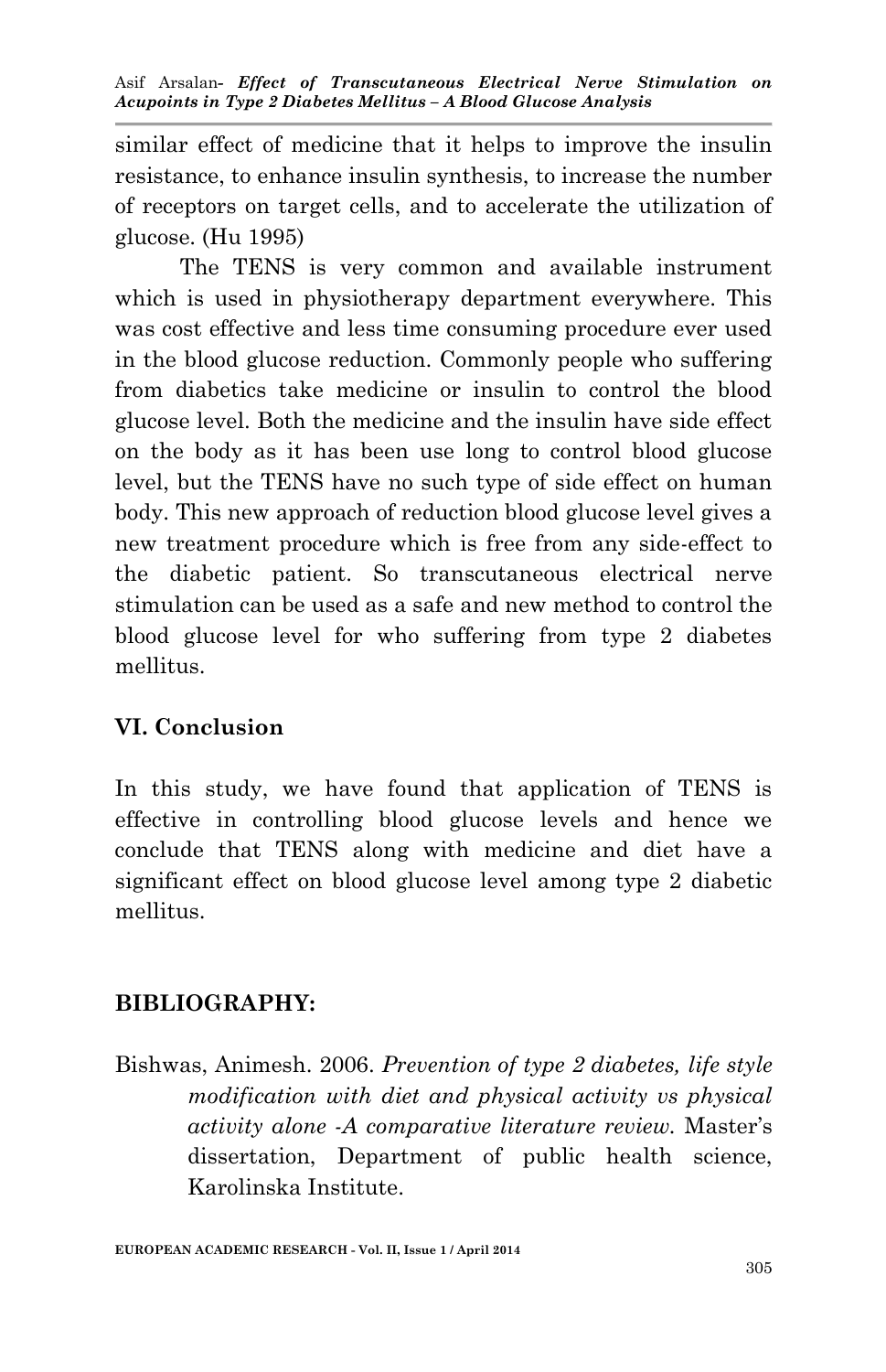- Chang, S.L., Lin, K.J., and Lin, R.T. 2006. "Enhanced insulin sensitivity using electroacupuncture on bilateral Zusanliacupoints (ST 36) in rats." *Life Sci* 79: 967–971.
- Chen, J.F. and Wei, J. 1985. "Changes of plasma insulin level in diabetics treated with acupuncture." *J Tradit Chin Med* 5: 79-84.
- Fauci, Anthony S., Braunwald, Eugene, Kasper, Dennis L., Hauser, Stephen L., and Longo, Dan L. 2008. *HARRISON'S Principles of internal medicine*. 17th edition. Volume 2. McGraw-Hill Professional.
- Gadsby, R. 2002. "Epidemiology of diabetes." *Advanced drug delivery reviews* 1165-72.
- Hu, H. 1995. "A review of treatment of diabetes by acupuncture during the past forty years." *J. Tradit. Chin.Med*. 15: 145–154.
- Ingle, P. V., Samdani, N. R., Patil, P. H., Pardeshi, M. S., and Surana, S. J. 2011. "Application of acupuncture therapy in type 2 diabetes mellitus patients." *International Journal of Pharmaceutical Science* 2(1).
- Kumar, P. and Clark, M. 2005. *Clinical Medicine*. 6th edition Spain: Elsevier limited.
- Laakso. 2008. "Essential hypertension and insulin resistance in non-insulin-dependent diabetes." *N Engl J Med* 19(6): 518–526.
- Levin, Marvin E. and Pfeifer, Michael A. 2009. *Uncomplicated Guide to Diabetes' Complications.* 3rd Revised edition. American Diabetes Association.
- Man, Kee-Ming and Man, Samantha S. 2010. "Transcutaneous electrical nerve stimulation on ST36 and SP6 acupoints prevents hyperglycaemic response during anaesthesia: a randomised controlled trial." *Eur J Anaesthesiol* 27.
- Ulett, G. A., Han, S. and Han, J.-S. 1998. "Electroacupuncture mechanisms and clinical application." *Biological Psychiatry* 44(2): 129–138.

Venkataraman, C., Sagar, A., Habib, G., Lam, N., and Smith,